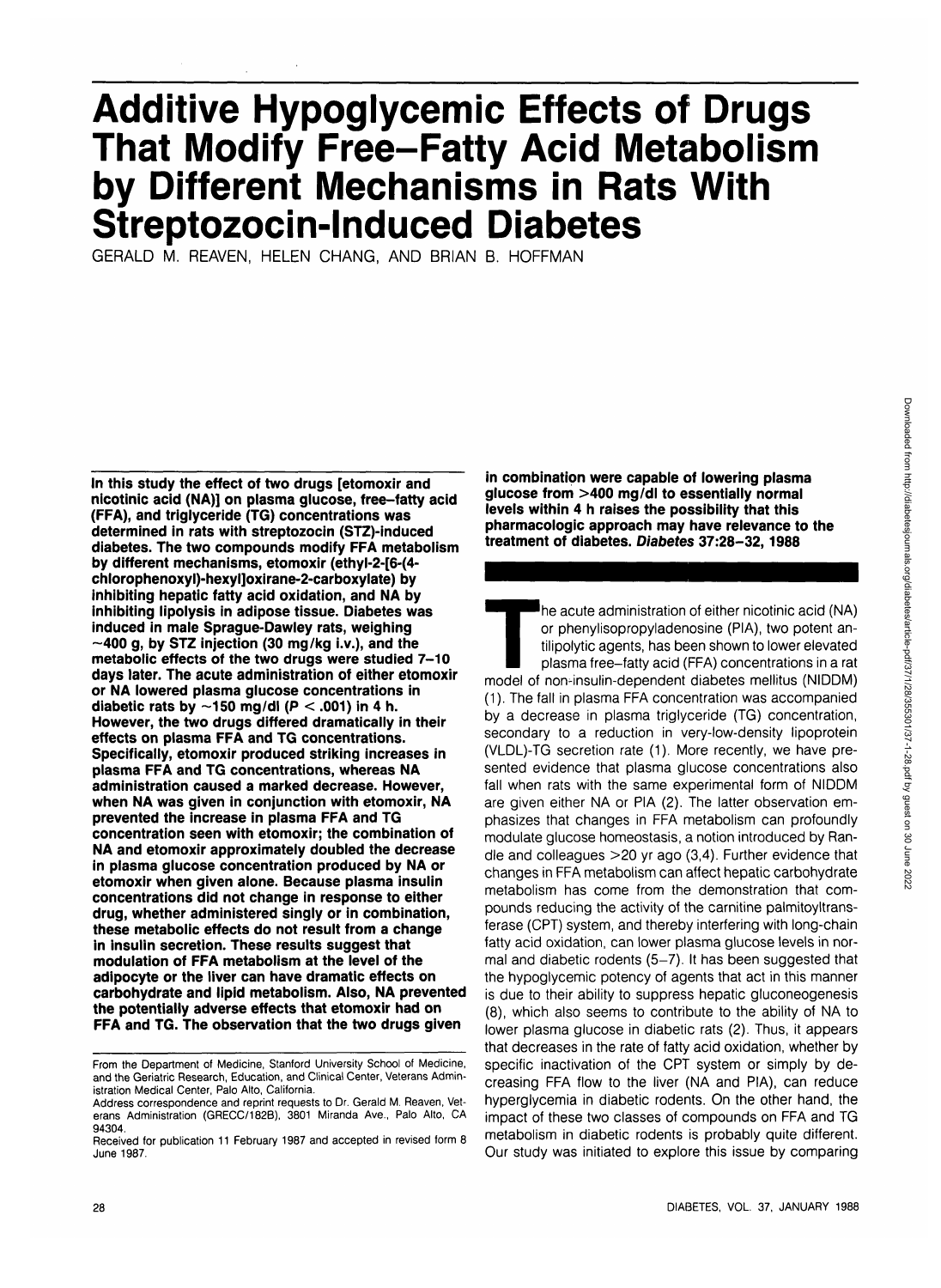the acute effects of NA and a newly described inhibitor of the CPT system (9), etomoxir (ethyl-2-[6-(4-chlorophenoxyl)hexyl]oxirane-2-carboxylate), on glucose, FFA, and TG metabolism in an experimental rat model of NIDDM.

## **MATERIALS AND METHODS**

Male Sprague-Dawley rats, 4 mo of age and weighing  $\sim$ 400 g, were used for all experiments. Diabetes was induced by injection of 30 mg/kg i.v. streptozocin (STZ) in citrate buffer, pH 4.5, and serum glucose concentration was measured 7 days later. The diabetic animals used for these studies had serum glucose concentrations >350 mg/dl, and experiments involving these animals were carried out 8-10 days after diabetes had been induced. Previous studies with this model have indicated that rats of this age do not become catabolic or ketotic when injected with comparable amounts of STZ and gain weight at the same rate as their nondiabetic littermates (1). All experiments were initiated at 1400 h, after the removal of food at 0800 h.

Etomoxir (50 mg/kg) or vehicle was administered by gastric tube, and blood was collected from the tail vein of unanesthetized rats for measurement of plasma glucose (10), insulin (11), FFA (12), and TG (13) concentration before and 90 and 180 min after the test substance was administered. When NA was given, either alone or in combination with etomoxir, 200  $\mu$ mol/kg was injected subcutaneously at the start of the experiment and 60 and 120 min later. An equal volume of 0.9% NaCI was used as a control injection. The dose of nicotinic acid was based on results from our laboratory that have shown that plasma glucose levels fall in diabetic rats in response to this treatment schedule (2). The etomoxir was generously provided by H.P.O. Wolf (Byk Gulden Pharmazeutika) and administered at a dose demonstrated to lower plasma glucose concentration in rats with STZ-induced diabetes (9).

Data are expressed as means  $\pm$  SE, and statistical significance was determined by Student's two-tailed  $t$  test and analysis of variance (14,15).

#### **RESULTS**

The effect of etomoxir on plasma glucose, FFA, and TG concentrations in diabetic and control rats is shown in Fig. 1. The data in Fig. 1, left panel, demonstrate that the plasma glucose concentration fell  $\sim$ 175 mg/dl in the 180 min after the gastric administration of etomoxir in rats with diabetes. In contrast, the fall in mean plasma glucose level 180 min after etomoxir in control rats was only 24 mg/dl. This difference was highly significant (t test,  $P < .001$ ).

The results in Fig. 1, middle panel, indicate that plasma FFA concentrations increased substantially after the ingestion of etomoxir in both groups of rats, with increments above the baseline of 0.77 and 0.70 meq/L in diabetic and control rats, respectively. Although FFA levels rose to a similar degree in both groups, it is apparent that the absolute plasma FFA concentrations remained higher throughout in diabetic rats.

The effect of etomoxir on plasma TG levels is seen in Fig. 1, right panel, and it is clear that plasma TG concentrations more than doubled in the diabetic rats. In marked contrast, plasma TG levels did not increase above baseline values in etomoxir-treated control rats. The difference in the TG re-



**FIG. 1. Means ± SE of plasma glucose, free fatty acid (FFA), and triglyceride (TG) concentrations before (0 min) and 90 and 180 min after administration of 50 mg/kg etomoxir to normal (O) or diabetic (** $\bullet$ **)** rats,  $n = 12$  rats in each group.

sponse of the two groups was also highly significant (t test,  $P < .001$ ).

The results in Fig. 2 compare the effects of administering vehicle, etomoxir, NA, or etomoxir plus NA to diabetic rats. The differences in the glucose, FFA, and TG responses to the four treatments shown were evaluated by two-way analysis of variance. The data in Fig. 2, left panel, indicate that plasma glucose concentrations were significantly ( $P < .001$ ) lower after either etomoxir or NA than after the vehicle and that the magnitude of the fall was similar. However, when the two drugs were given together, plasma glucose concentrations were significantly ( $P < .001$ ) lower than when either drug was given alone.

The pattern of the plasma FFA responses shown in Fig. 2, middle panel, were more complicated. Specifically, there was a significant ( $P < .001$ ) increase in plasma FFA levels after etomoxir compared with administration of vehicle. In contrast, there was a significant ( $P < .001$ ) decrease in plasma FFA concentrations when diabetic rats received either NA or NA plus etomoxir.

The data in Fig. 2, right panel, demonstrate that the changes in plasma TG concentrations paralleled the effects of the four treatments on plasma FFA levels. Thus, etomoxir administration led to a significant ( $P < .001$ ) increase in plasma TG concentrations, whereas plasma TG concentrations fell significantly ( $P < .001$ ) after either NA or etomoxir plus NA.

Table 1 lists the plasma insulin values in control and diabetic rats before and after administration of etomoxir, NA, or etomoxir plus NA. Apparently, plasma insulin concentrations are somewhat lower in the diabetic rats, but they did not change after any of the treatments. Thus, none of the drug effects on glucose, FFA, or TG metabolism seen in Figs. 1 and 2 were associated with changes in  $\beta$ -cell function.

## **DISCUSSION**

The results demonstrate that etomoxir, a recently described inhibitor of the hepatic CPT system (9), is capable of acutely lowering plasma glucose concentrations in diabetic rodents. A similar fall in plasma glucose concentration after the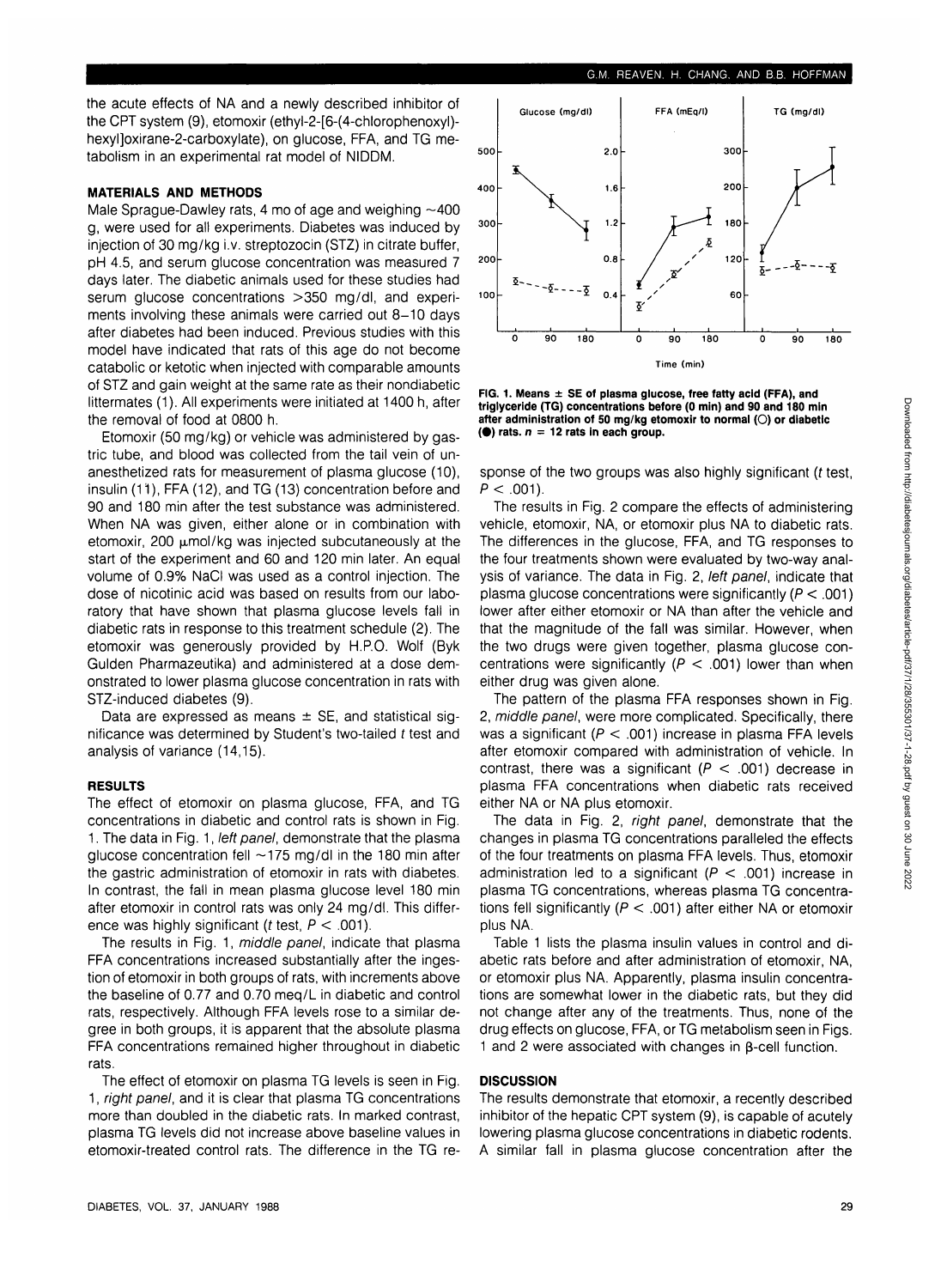

**FIG. 2. Means ± SE of plasma glucose, free fatty acid (FFA), and triglyceride (TG) concentrations before (0 min) and 90 and 180 min** after administration of 4 test substances to diabetic rats,  $n = 8$  rats in each group. They were given either vehicle ( $\triangle$ ), nicotinic acid ( $\bigcirc$ ), **etomoxir (0), or etomoxir plus nicotinic acid (2).** 

administration of two other compounds that have a comparable biochemical effect on the liver has been previously reported (5-7). The metabolic effect of all three drugs is probably related to the decrease in hepatic FFA oxidation and gluconeogenesis that is associated with inhibition of the hepatic CPT system (5-7). It is not surprising that plasma glucose concentration falls dramatically in diabetic rats when gluconeogenesis is reduced, but why this should occur when fatty acid oxidation is inhibited is less clear. It has been suggested that when hepatic oxidation of fatty acid is blocked, the liver must oxidize carbohydrate for this purpose (16,17). If this were the case, a diversion of carbohydrate from the gluconeogenic to the oxidative pathway could account for the observed fall in plasma glucose.

Less speculative is the explanation for the increase in TG concentrations observed after administration of etomoxir to the diabetic rats. Previous studies of rats with this form of experimentally induced diabetes have shown that hepatic VLDL secretion and plasma TG concentrations increase in response to an elevation of FFA concentration (18). This phenomenon was demonstrated in vitro with perfused rat liver as well as in vivo. Further evidence for the central role of elevated FFA levels as a cause of the increase in plasma TG concentration seen in etomoxir-treated diabetic rats is the ability of NA, which lowers plasma FFA, to prevent the rise in plasma TG concentration in response to etomoxir. Thus, inhibition of hepatic acid oxidation by etomoxir in rats with this form of diabetes would be expected to result in a rise in hepatic and plasma FFA concentration, which should lead to hypertriglyceridemia. If NA blocks the increase in FFA concentration in etomoxir-treated rats, TG concentrations will not rise. However, the observation that the increase in plasma FFA concentration after etomoxir administration to normal rats was not associated with hypertriglyceridemia is unexplained and worthy of further study.

In addition to providing insight into the in vivo consequences of inhibiting the hepatic CPT system, the results presented have important implications for both the pathogenesis and the treatment of NIDDM. In the former instance, these data provide further support for the view that defects in regulation of FFA metabolism may be responsible for the development of severe fasting hyperglycemia in patients with NIDDM. This notion evolved from the observation that both fasting and postprandial plasma FFA concentrations are directly related to levels of glycemia in patients with NIDDM (19,20), being normal in those with minimal fasting hyperglycemia (<140 mg/dl) and significantly greater than normal in those with severe fasting hyperglycemia (>240 mg/dl). Furthermore, results of several studies have documented the presence of a direct relationship between magnitude of hyperglycemia and elevation of plasma FFA concentration (20-22). Finally, there is considerable evidence that the degree of fasting hyperglycemia is directly related to hepatic glucose production rate in patients with NIDDM (21-24).

We believe that all these disparate observations can be integrated into one hypothesis based on the premise that elevated ambient FFA concentrations play an important role in stimulation of hepatic glucose output, via modulation of hepatic gluconeogenesis, leading to elevations of plasma glucose concentration. Within this framework, the effect on plasma glucose concentration of etomoxir, NA, and etomoxir plus NA can be explained. Inhibitors of the hepatic CPT system lead to a reduction in long-chain fatty acid oxidation and gluconeogenesis. If an increased rate of hepatic gluconeogenesis plays an important role in the development of fasting hyperglycemia in diabetes, the fall in plasma glucose concentration associated with etomoxir administration is easily understood. It can also be argued that NA exerts its hypoglycemic effect by decreasing hepatic gluconeogenesis, albeit less directly. We have recently shown that NA and PIA (an adenosine agonist), both of which act to decrease lipolysis and reduce plasma FFA concentration, also lower plasma glucose levels in rats, which is associated with a fall in hepatic glucose production (2). The apparent relationship between plasma FFA concentration and hepatic glucose production in NA-treated diabetic rats could be explained by the known effect of fatty acid oxidation on pyruvate dehydrogenase activity (25,26). Thus, a reduction in rate of hepatic and muscle fatty acid oxidation in diabetic rats, secondary to a fall in plasma FFA level, would be expected to lead to an increase in activity of pyruvate dehydrogenase, resulting in a decrease in both conversion of glucose to lactate in muscle and in hepatic gluconeogenesis.

| TABLE 1 |                               |
|---------|-------------------------------|
|         | Plasma insulin concentrations |

|                                             | Treatment                                                                | Insulin concentrations (µU/ml)                       |                                                      |                                                      |
|---------------------------------------------|--------------------------------------------------------------------------|------------------------------------------------------|------------------------------------------------------|------------------------------------------------------|
| Group                                       |                                                                          | Before                                               | After<br>90 min                                      | After<br>180 min                                     |
| Control<br>Diabetic<br>Diabetic<br>Diabetic | Vehicle<br>Etomoxir<br>Nicotinic acid<br>Etomoxir plus<br>nicotinic acid | $27 \pm 4$<br>$16 \pm 2$<br>$17 \pm 2$<br>$14 \pm 1$ | $25 \pm 5$<br>$18 \pm 1$<br>$16 \pm 1$<br>$13 \pm 1$ | $25 \pm 4$<br>$19 \pm 1$<br>$14 \pm 1$<br>$15 \pm 1$ |

Values are means  $\pm$  SE. There were no significant differences in insulin concentration,  $n = 8$  in each group.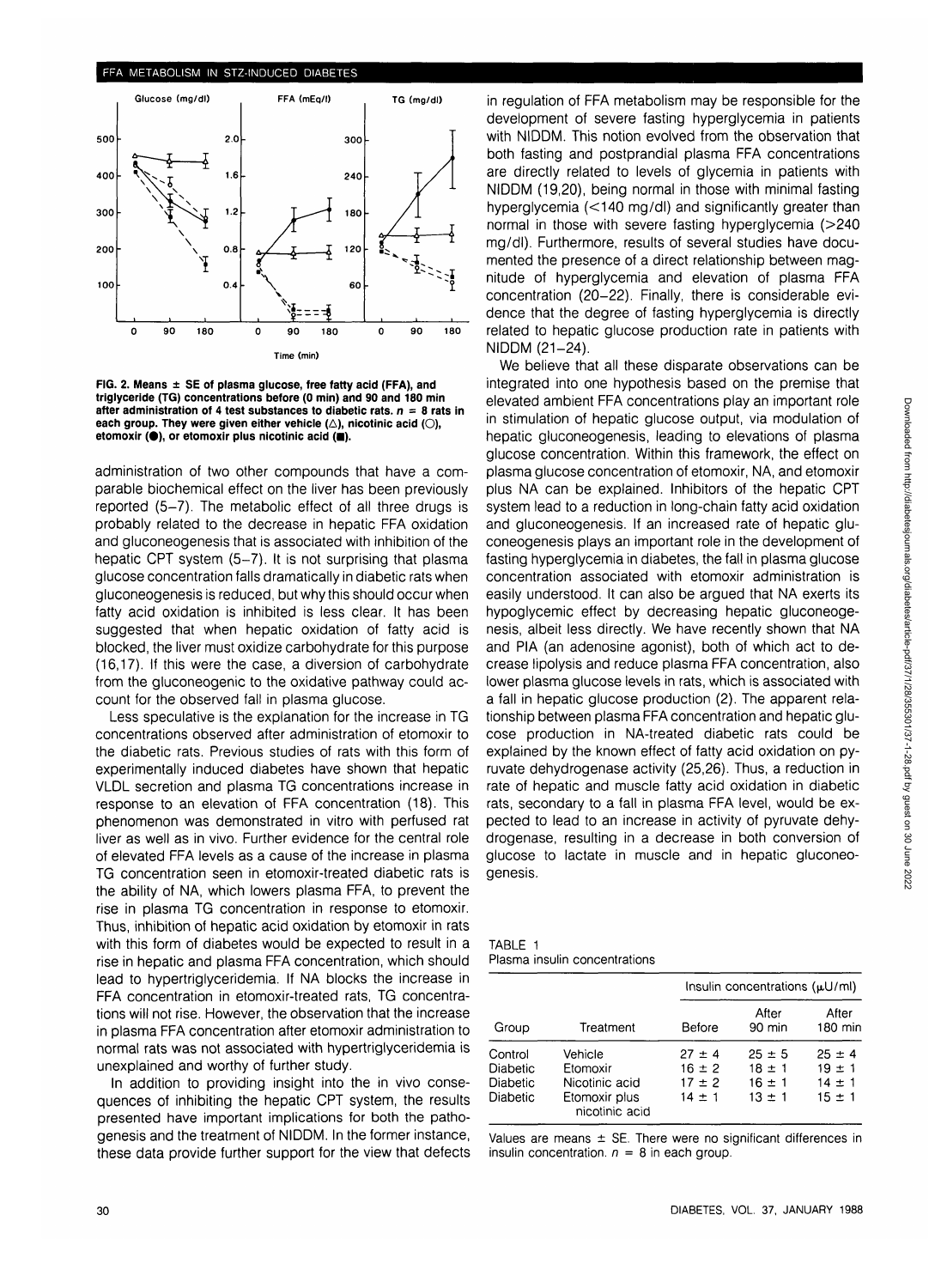# G.M. REAVEN. H. CHANG. AND B.B. HOFFMAN

Although this sequence of events is clearly speculative, it offers an explanation for the ability of NA to lower plasma glucose in diabetic rats. Because etomoxir and NA appear to modulate hepatic gluconeogenesis by different mechanisms, the observation that the ability of the two compounds to reduce plasma glucose was additive should not be surprising. It therefore seems apparent that abnormalities of FFA metabolism play a substantial role in the genesis of fasting hyperglycemia.

In addition to providing insight into the pathogenesis of NIDDM, our data are relevant to treatment of this syndrome. There is much experience with the use of NA in both animals and humans with diabetes (27-33). Unfortunately, the results of these studies are confusing, containing evidence indicating that NA has no effect, lowers blood glucose, or produces hyperglycemia. The reason(s) for this lack of consistency in the data is difficult to understand and probably results from, for example, differences in experimental protocol, dose of NA, or nutritional status of the diabetic subjects. We have found that NA consistently lowers the plasma glucose level in our experimental rat model of diabetes (2). Similarly, we have shown that the administration of the potent antilipolytic agent PIA, an  $\alpha_1$ -adenosine receptor agonist, lowers plasma glucose concentration in diabetic rodents (2). Furthermore, the fall in plasma glucose concentration after PIA or NA is apparently associated with a fall in plasma FFA and TG concentrations. Because both plasma FFA and TG concentrations are often elevated in NIDDM, this combination of therapeutic events is desirable.

In contrast, the effect of etomoxir to lower plasma glucose was associated with a marked increase in plasma FFA and TG concentrations. Given that etomoxir inhibits long-chain FFA oxidation, it is not surprising that plasma FFA concentrations increase. Furthermore, if FFA oxidation is reduced, the possibility that this would lead to increased esterification of  $\alpha$ -glycerophosphate and hypertriglyceridemia is clear. On the other hand, some of the findings with etomoxir were unexpected. For example, it has been reported that administration of the related compound clomoxir only leads to an increase in plasma FFA and TG concentrations in acute experiments in fasted animals (7). The results in Fig. 1 suggest that significant increases in plasma FFA concentrations were seen in control and diabetic rats when etomoxir was given to nonfasted rats. However, a significant rise in TG concentration was only seen in the diabetic rats. The reason for the difference in the effect of etomoxir on TG metabolism in control and diabetic rats is not clear, but the fact that hypertriglyceridemia occurred when diabetic rats were given etomoxir raises substantial questions about the use of this class of drug in the treatment of NIDDM. However, the data in Fig. 2 indicate that the untoward effects of etomoxir were prevented when given in combination with NA. Of even greater interest was the fact that the plasma glucose concentration fell from a mean of 420  $\pm$  6 to 153  $\pm$  14 mg/dl within 180 min of receiving etomoxir plus NA—a dramatic fall in plasma glucose concentration in the absence of any change in plasma insulin concentration.

Although the implications of our data in the treatment of NIDDM are suggestive, note the dangers of extrapolating data from animal to human studies. On the other hand, our animal model of experimental diabetes greatly resembles

NIDDM. Old, overweight rats are insulin resistant and hyperinsulinemic (18,34,35), and we have shown that the administration of small doses of STZ leads to a dramatic increase in plasma glucose, FFA, and TG concentrations. At the same time, the fall in plasma insulin levels after low-dose STZ is modest (18), and animals thus treated are not catabolic and gain weight at the same rate as their age-matched controls. The combination of "normal" insulin levels, hyperglycemia, increased FFA levels, and hypertriglyceridemia replicates all the metabolic characteristics of patients with NIDDM. Therefore, we believe that the results of the animal data are greatly relevant to NIDDM.

In conclusion, we have shown that agents that modulate FFA metabolism by suppression of hepatic oxidation of longchain fatty acids (etomoxir) or adipose tissue lipolysis (NA) can significantly lower plasma glucose concentration in an animal model of NIDDM. Furthermore, when etomoxir and NA were given together, they were capable of reducing plasma glucose concentration by  $\sim$ 300 mg/dl in diabetic rats. Finally, the acute deleterious effects of etomoxir on plasma FFA and TG concentrations were entirely prevented when it was administered in combination with NA. These results provide further support for the view that defects in FFA metabolism play a central role in the pathogenesis of NIDDM and focus on an approach to therapy in patients that may uniquely benefit.

### **ACKNOWLEDGMENTS**

This study was supported in part by research grants from the Sandoz Research Institute and the National Institutes of Health (DK-30732).

B.B.H. is an Established Investigator of the American Heart Association.

#### **REFERENCES**

- 1. Hoffman BB, Dall'Aglio E, Hollenbeck C, Chang H, Reaven GM: Suppression of free fatty acids and triglycerides in normal and hypertriglyceridemic rats by the adenosine receptor agonist phenylisopropyladenosine. J Pharmacol Exp Ther 239:715-18, 1986
- Reaven GM, Chang H, Ho H, Hoffman BB: Documentation of the hypoglycemic action of an adenosine agonist in insulin-deficient rats (Abstract). Diabetes 35 (Suppl. 1):89A, 1986
- 3. Randle PJ, Hales CN, Garland PB, Newsholme EA: The glucose fattyacid cycle: its role in insulin sensitivity and the metabolic disturbances of diabetes mellitus. Lancet 1:785-89, 1963
- 4. Hales CN, Randle PJ: Effects of low-carbohydrate diet and diabetes mellitus on plasma concentrations of glucose, non-esterified fatty acids, and insulin during oral glucose tolerance tests. Lancet 1:790-94, 1963
- 5. Tutwiler GF, Kirsh T, Mohrbacher RJ, Ho W: Pharmacologic profile of methyl 2-tetradecylglycidate (McN-3716)—an orally effective hypoglycemic agent. Metab Clin Exp 27:1539-56, 1978
- 6. Tutwiler GF, Mohrbacher R, Ho W: Methyl 2-tetradecylglycidate, an orally effective hypoglycemic agent that inhibits long chain fatty acid oxidation selectively. Diabetes 28:242-48, 1979
- 7. Wolf HPO, Eistetter K, Ludwig G: Phenylalkyloxirane carboxylic acids, a new class of hypoglycaemic substances: hypoglycaemic and hypoketonaemic effects of sodium 2-[5-(4-chlorophenyl)-pentyl]-oxirane-2-carboxylate (B 807-27) in fasted animals. Diabetologia 22:456-63, 1982
- 8. Wolf HPO, Engel DW: Decrease of fatty acid oxidation, ketogenesis and gluconeogenesis in isolated perfused rat liver by phenylalkyl oxirane carboxylate (B 807-27) due to inhibition of CPTI (EC 2.3.1.21). Eur J Biochem 146:359-63, 1985
- 9. Wolf HPO: The effect of etomoxir on glucose tolerance in normal and diabetic rodents (Abstract). Diabetes Res Clin Pract (Suppl. 1 ):S607,1987
- 10. Kadish AH, Litle RL, Sternberg JC: A new and rapid method for determination of glucose by measurement of rate of oxygen consumption. Clin Chem 14:116-31, 1968
- 11. Desbuquois B, Aurbach GD: Use of polyethylene glycol to separate free